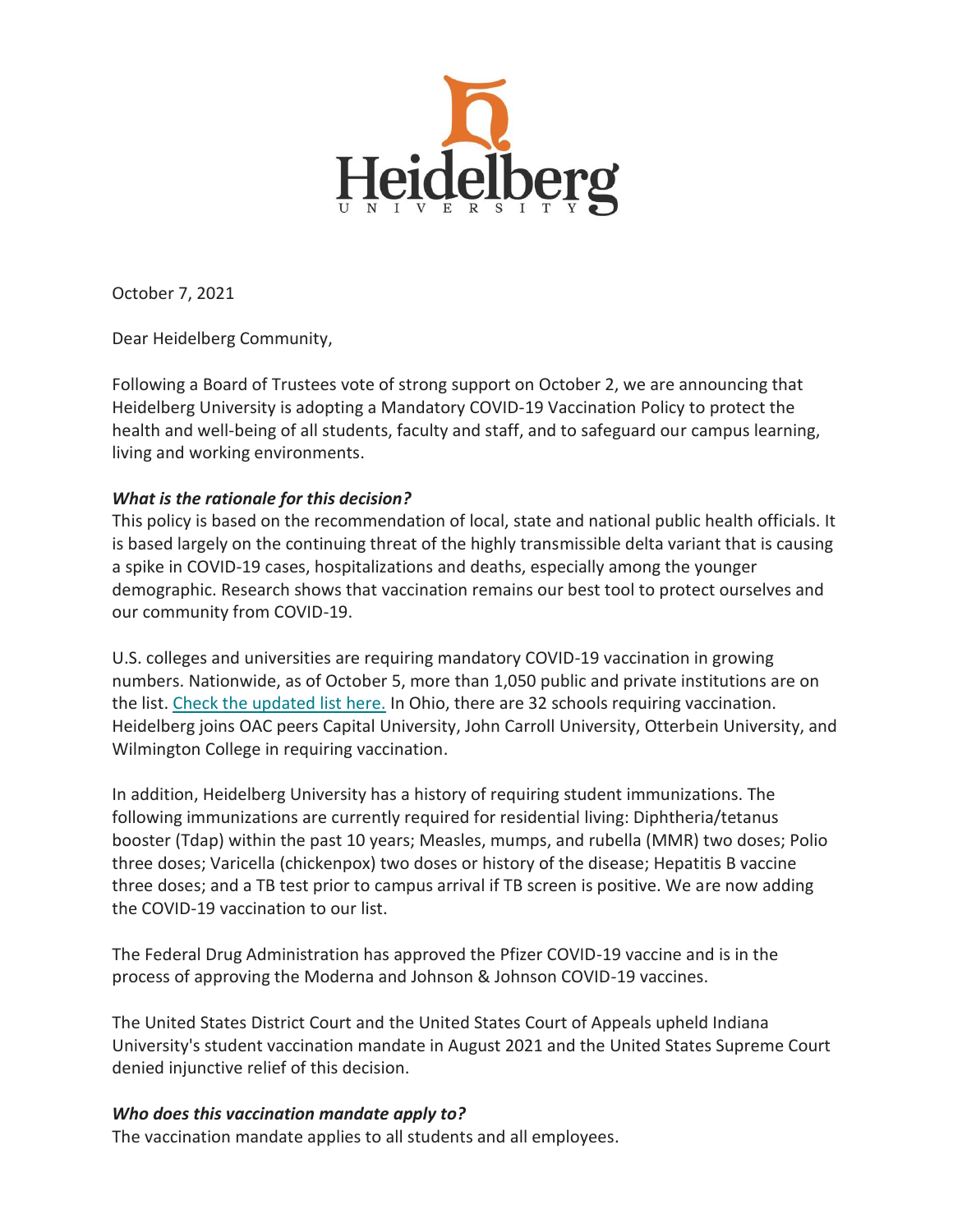#### *When does the vaccination mandate take effect?*

Students must be fully vaccinated by January 3, 2022.

Faculty and staff must be fully vaccinated by January 3, 2022.

# *What vaccinations are acceptable to meet the vaccination requirement?*

Those who have received two doses of the Pfizer or Moderna vaccine or one dose of the Johnson & Johnson vaccine are considered fully vaccinated two weeks after receiving the last dose.

#### *How do I document my vaccination status?*

Students should report their vaccination status to the Stoner Health & Counseling Center by using the [Medicat student health portal.](https://heidelberg.medicatconnect.com/)

Employees can submit vaccination verification to the Human Resources Department in one of three ways:

- 1. Email a photo of your vaccination card to the Human Resources Office at [hr@heidelberg.edu](mailto:hr@heidelberg.edu) (preferred).
- 2. Make a photocopy of your vaccination card and send it to Human Resources via interoffice mail.
- 3. Bring a photocopy of your vaccination card to the Human Resources Office on the second floor of University Hall.

## *If I already reported my vaccination status, do I have to report it again?*

No. If you are a student or an employee who has already provided a copy of your vaccination card, your information is on file and you do not need to resubmit it.

## *Will surveillance testing and contact tracing for students and employees continue after the vaccination mandate takes effect?*

Yes. We will continue surveillance testing and contact tracing of unvaccinated students and employees who are granted a medical or religious exemption.

Also, if you develop symptoms of COVID-19, even if you have been fully vaccinated, you should still be tested to ensure everyone's health and well-being.

## *Can I take classes online if I don't want to get the vaccine?*

Heidelberg offers a limited number of online classes as an alternative to in-person or hybrid classes. Please consult with the Owen Center for Teaching and Learning to find out if remote learning off campus can work for you.

## *Can I request an exemption?*

Students, faculty and staff may request an exemption based on medical or religious reasons. Each request will be considered individually. Those requesting a medical exemption will be required to complete a medical exemption form and provide documentation from their healthcare provider. Stoner Health & Counseling Center will not provide medical exemptions. Those seeking a religious beliefs exemption will be required to complete a separate religious beliefs exemption form. Heidelberg will review each request, make a fair, expeditious and nondiscriminatory determination and inform the individual in writing of the status of their request within two weeks.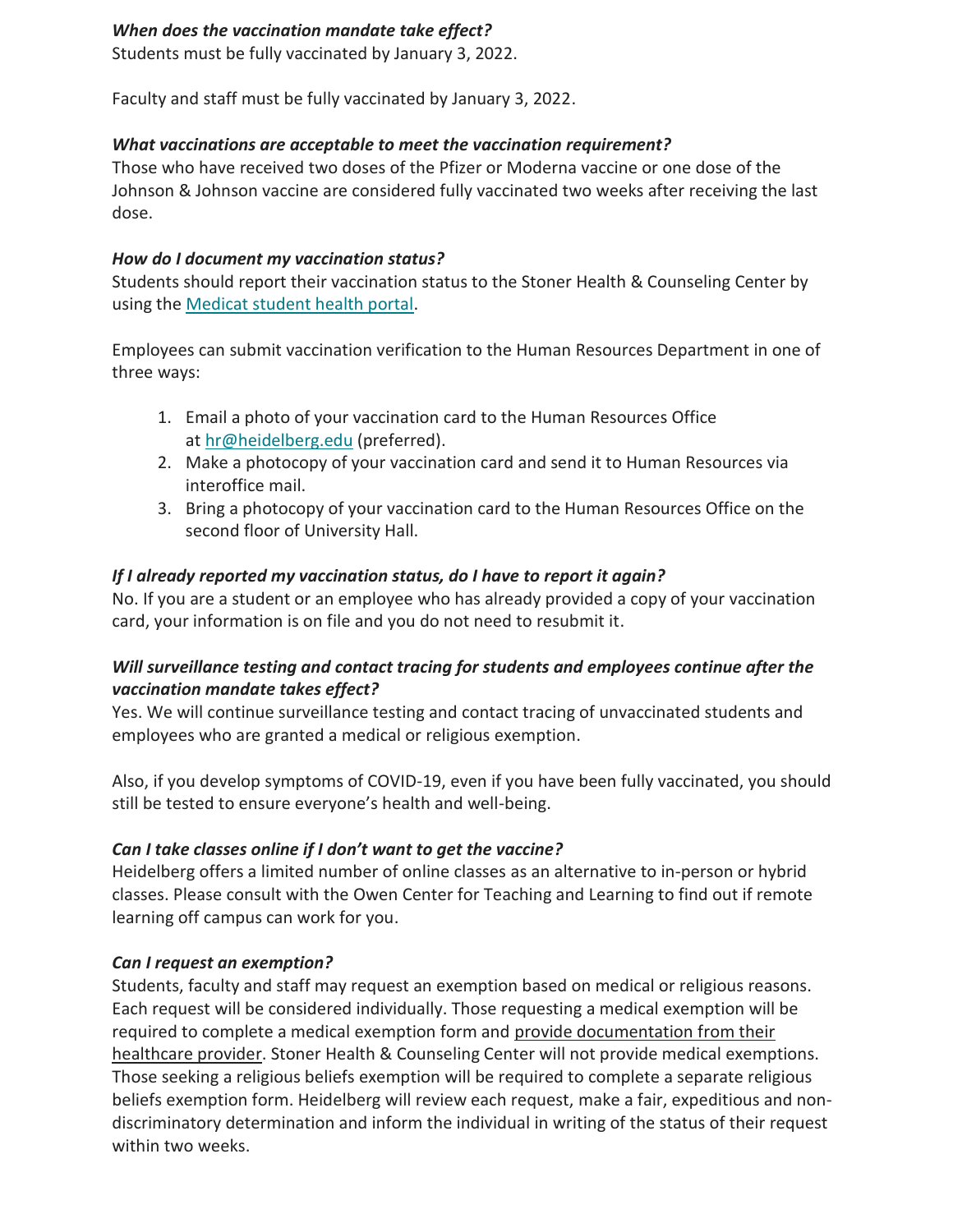To request an exemption, please complete the appropriate form:

[Employee Medical Exemption Form](https://inside.heidelberg.edu/docs/exemption-forms) [Employee Religious Beliefs Exemption Form](https://inside.heidelberg.edu/docs/exemption-forms) [Student Medical Exemption Form](https://inside.heidelberg.edu/docs/exemption-forms) [Student Religious Beliefs Exemption Form](https://inside.heidelberg.edu/docs/exemption-forms)

#### *What if I decline to be vaccinated and do not request an exemption?*

Students who are not in compliance by January 3, 2022 will not be allowed on Heidelberg's campus and cannot participate in University classes or other activities. If available, those students may choose online courses to stay enrolled but cannot reside on campus or participate in other activities. Otherwise, students must withdraw their enrollment.

Employees who are not in compliance by January 3, 2022 will be subject to disciplinary action, up to and including termination.

#### *Will the mask mandate be lifted once everyone on campus is vaccinated?*

That will depend on the COVID-19 conditions in Seneca County. Heidelberg is following CDC guidance that recommends masking for counties with high or substantial spread of the disease.

#### *If I am granted an exemption, do I still need to wear a mask?*

Yes. Students who have been granted exemptions will still be required to wear a mask. For employees with a qualifying exemption, accommodations will be made on a case by case basis. Such accommodations can include but are not limited to wearing masks, weekly testing, assignment of private workstations, alternate scheduling to minimize exposure, extended social distancing protocols, or even remote work arrangements for employees.

## *What about the booster? Will Heidelberg require that?*

We are monitoring information and guidance about booster vaccines, which are evolving quickly. We'll continue to share information and decisions in a timely manner.

## *What if COVID-19 conditions change? Will Heidelberg modify its policies?*

Health guidelines and industry best practices evolve as new information comes to light. Heidelberg reserves the right to modify this policy at any time. It is up to University administration to adapt to changing circumstances and business needs, consistent with our commitment to prioritize a safe and healthy campus.

So far, Heidelberg's vaccination rate is well above local and state averages, and close to the national average. We are thankful for that, but it is not enough. This new vaccine mandate, combined with our current requirement to wear masks indoors as well as outdoors where social distancing cannot be maintained, will offer us the highest level of protection and the greatest opportunity to continue to offer in-person classes and our full menu of co-curricular programs/events and extracurricular athletics programming and other activities.

Students who have questions or concerns should contact the Dean of Student Affairs Office or Stoner Health & Counseling Center. Employees should contact your SLT member or Human Resources.